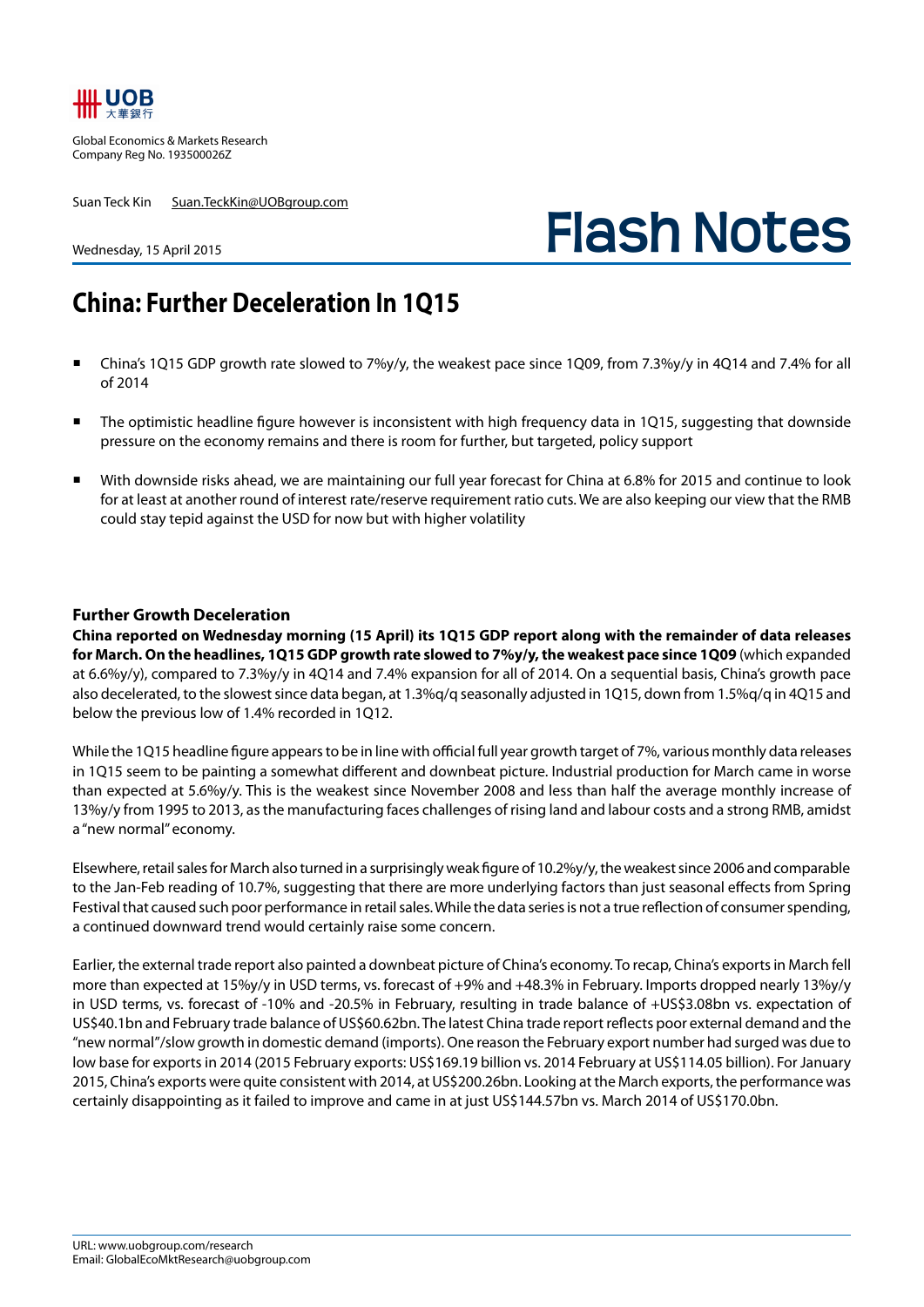| China's Key Macro Data                     |                                                                                                                                                        |          |          |        |         |        |               |         |                |         |               |  |
|--------------------------------------------|--------------------------------------------------------------------------------------------------------------------------------------------------------|----------|----------|--------|---------|--------|---------------|---------|----------------|---------|---------------|--|
| <b>Indicators</b>                          | 2013                                                                                                                                                   | 2014     | 3Q14     |        |         | 4Q14   |               |         | 1Q15           |         |               |  |
| Real GDP Growth %y/y                       | 7.7                                                                                                                                                    | 7.4      | 7.3      |        |         | 7.3    |               |         | 7.0            |         |               |  |
| Real GDP Growth %g/g SA                    |                                                                                                                                                        |          | 1.9      |        |         | 1.5    |               |         | 1.3            |         |               |  |
| %y/y change                                | 2013                                                                                                                                                   | 2014     | $Jul-14$ | Aug-14 | Sep-14  | Oct-14 | <b>Nov-14</b> | Dec-14  | Jan-15         | Feb-15  | <b>Mar-15</b> |  |
| <b>Industrial Output</b>                   | 9.7                                                                                                                                                    | 8.3      | 9.0      | 6.9    | 8.0     | 7.7    | 7.2           | 7.9     | $\blacksquare$ | 6.8     | 5.6           |  |
| <b>NBS PMI</b>                             | 51.0                                                                                                                                                   | 50.1     | 51.7     | 51.1   | 51.1    | 50.8   | 50.3          | 50.1    | 49.8           | 49.9    | 50.1          |  |
| <b>HSBC PMI</b>                            | 50.5                                                                                                                                                   | 49.6     | 51.7     | 50.2   | 50.2    | 50.4   | 50.0          | 49.6    | 49.7           | 50.7    | 49.6          |  |
| <b>CPI</b>                                 | 2.6                                                                                                                                                    | 2.0      | 2.3      | 2.0    | 1.6     | 1.6    | 1.4           | 1.5     | 0.8            | 1.4     | 1.4           |  |
| PPI                                        | $-1.9$                                                                                                                                                 | $-1.9$   | $-0.9$   | $-1.2$ | $-1.8$  | $-2.2$ | $-2.7$        | $-3.3$  | $-4.3$         | $-4.8$  | $-4.6$        |  |
| Exports                                    | 7.8                                                                                                                                                    | 6.1      | 14.5     | 9.4    | 15.1    | 11.6   | 4.7           | 9.5     | $-3.3$         | 48.3    | $-15.0$       |  |
| Imports                                    | 7.2                                                                                                                                                    | 0.5      | $-1.5$   | $-2.1$ | 7.2     | 4.6    | $-6.7$        | $-2.3$  | $-20.0$        | $-20.8$ | $-12.9$       |  |
| <b>Trade Balance</b><br>(US5 bh)           | \$259.0                                                                                                                                                | \$382.5  | 47.3     | 49.8   | 31.0    | 45.4   | 54.5          | 49.6    | 60.0           | 60.6    | 3.1           |  |
| New Loans<br>(RMB bn chg)                  | 8.891.7                                                                                                                                                | 9.781.5  | 385.2    | 702.5  | 857.2   | 548.3  | 852.7         | 697.3   | 1,470.8        | 1,020.0 | 1,180.0       |  |
| Aggregate Financing<br>(RMB bn chq)        | 17,316.8                                                                                                                                               | 16,460.0 | 273.7    | 957.7  | 1,135.5 | 680.7  | 1,145.9       | 1,694.5 | 2,063.1        | 1,353.2 | 1,180.0       |  |
| M <sub>2</sub>                             | 13.6                                                                                                                                                   | 12.2     | 13.5     | 12.8   | 12.9    | 12.6   | 12.3          | 12.2    | 10.8           | 12.5    | 11.6          |  |
| Urban Fixed Asset Investment<br><b>YTD</b> | 19.6                                                                                                                                                   | 15.7     | 17.0     | 16.5   | 16.1    | 15.9   | 15.8          | 15.7    | 13.9           | 13.9    | 13.5          |  |
| <b>Retail Sales</b>                        | 13.1                                                                                                                                                   | 12.0     | 12.2     | 11.9   | 11.6    | 11.5   | 11.7          | 11.9    | $\sim$         | 10.7    | 10.2          |  |
|                                            | Source: CEIC, Bloomberg, National Bureau of Statistics; UOB Global Economics & Markets Research estimates. All data for individual months except noted |          |          |        |         |        |               |         |                |         |               |  |

### **Implications**

Looking at these high frequency data releases mentioned above, it would not be surprising if headline growth had come in below 7%. As such **it was remarkable that the headline 1Q15 GDP figure managed to hold up reasonably well at 7.0%**, in line with market expectation and well ahead of our call of 6.7-6.8%. One explanation could be the increasingly large role played by services sector, which accounts for about 48% of the economy, and a key area of government focus in the "new normal" of reform, rebalance, and restructure of China's economy to look for expanded business and employment opportunities.

Nevertheless, given headwinds from various sectors, near term challenges remain significant for the government to achieve this year's 7% growth target and new job creation of 10 million. We expect some policy support to continue, but unlikely to be the same massive scale seen in the Global Financial Crisis era, and more along the line of targeted measures and acceleration of infrastructure spending.

As we had mentioned in previous publications, even with a growth rate of 6.5-7% in China, the annual goal of 10 million new jobs should be attainable, assuming that every 1% point of GDP growth rate is able to generate 1.2-1.5% million jobs as in the past two decades (1994-2014). This means that the Chinese government will tolerate slower growth trend but will be on the look out for sharp deviation from such a path. **After taking into account 1Q15 data and GDP report, we are keeping unchanged our 2015 growth forecast for China at 6.8% and would highlight that risks of downward pressure on the economy would likely to intensify in 2Q and 3Q of this year.**